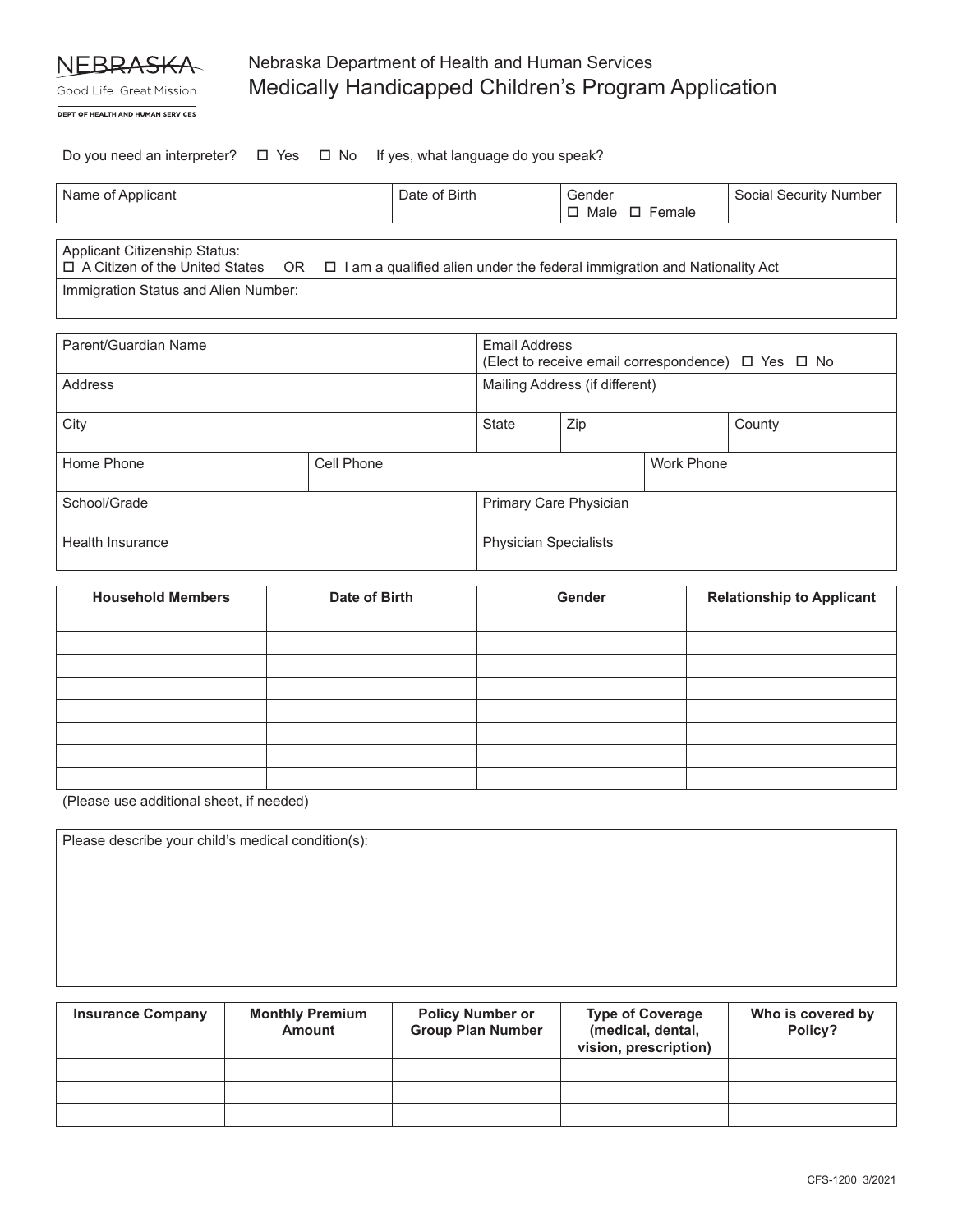Financial Information: List the amount of income you receive (your family) from each of these sources below. Applicants 19 years of age or older should list only YOUR income.

| <b>Gross Income (income</b><br>before deductions)                                               | <b>Amount</b> | How often received? | Who receives it? | <b>Employer</b> |
|-------------------------------------------------------------------------------------------------|---------------|---------------------|------------------|-----------------|
| Wages, overtime,<br>bonuses, commission,<br>etc. (Paystubs may be<br>required for verification) |               |                     |                  |                 |
| Self-Employment<br>(Complete copy of<br>Federal IRS 1040 is<br>required)                        |               |                     |                  |                 |

| <b>Gross Income</b><br>(income before deductions)                          | <b>Amount</b> | How often received? | Who receives it? |
|----------------------------------------------------------------------------|---------------|---------------------|------------------|
| Alimony                                                                    |               |                     |                  |
| Child Support                                                              |               |                     |                  |
| Unemployment Compensation                                                  |               |                     |                  |
| Workman's Compensation                                                     |               |                     |                  |
| Interest (on savings or bonds)                                             |               |                     |                  |
| Dividends (from stockholdings,<br>Or association memberships)              |               |                     |                  |
| <b>Retirement Pensions</b>                                                 |               |                     |                  |
| Inheritance, Estates, Trust<br>Funds, etc.                                 |               |                     |                  |
| <b>Supplemental Security</b><br>Income (SSI)                               |               |                     |                  |
| Veteran's Pensions                                                         |               |                     |                  |
| Contributions (family support)                                             |               |                     |                  |
| Rental Income                                                              |               |                     |                  |
| Net Land Lease Income                                                      |               |                     |                  |
| <b>Boarders</b>                                                            |               |                     |                  |
| Royalties                                                                  |               |                     |                  |
| Social Security Retirement                                                 |               |                     |                  |
| Maintenance of State or County<br>Ward (including foster care<br>payments) |               |                     |                  |

| Expenses:                                                        |                                         |
|------------------------------------------------------------------|-----------------------------------------|
| Child Care Costs for Employment (per month)                      | Child Support/Alimony Paid (per month): |
| Tuition/Books Paid Out-of-Pocket for 1st Degree (last 12 months) |                                         |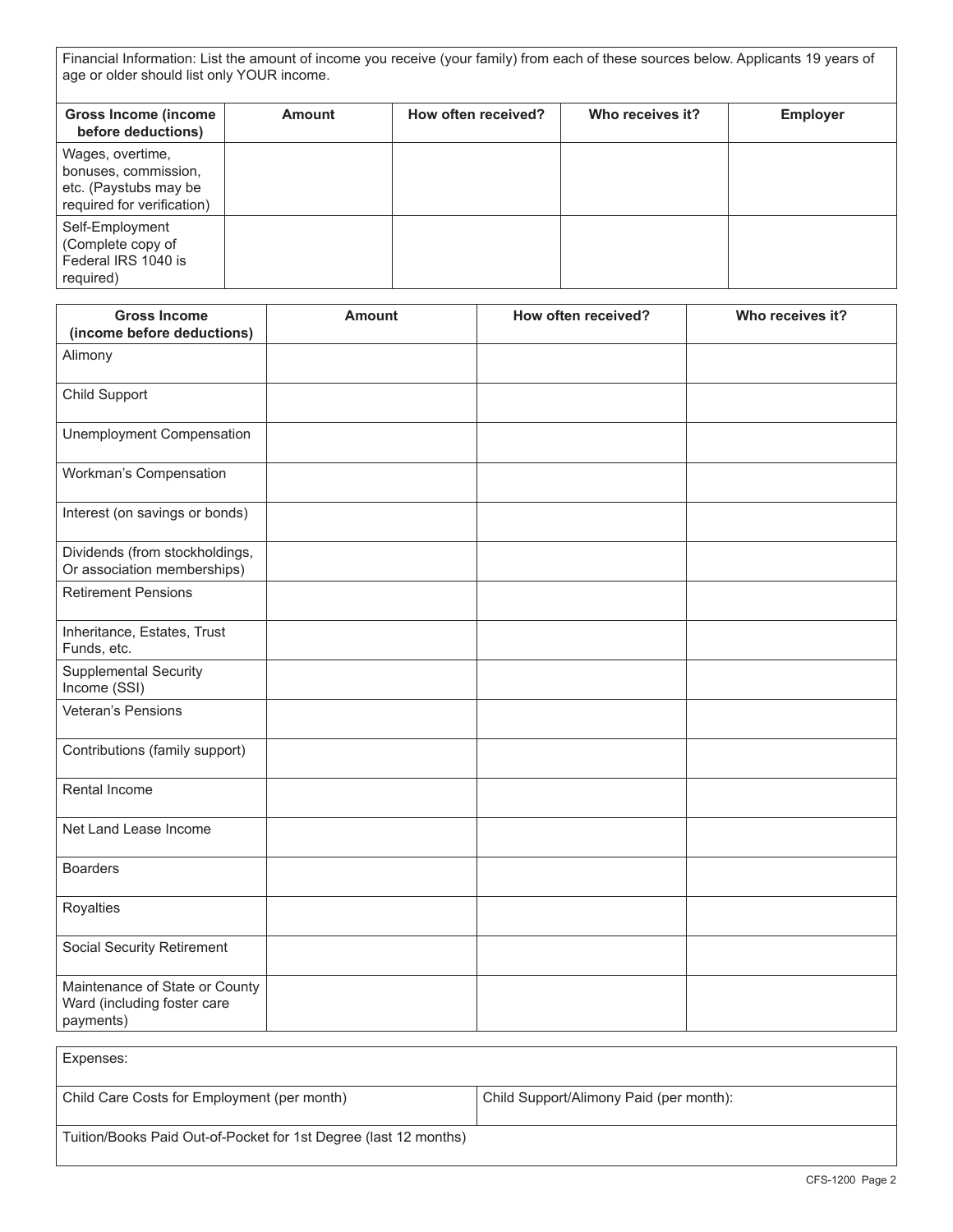| Is anyone in the household currently active or reserve in any branch of the United States military? |                              |                                                       |  | $\Box$ Yes     | $\square$ No |                                       |
|-----------------------------------------------------------------------------------------------------|------------------------------|-------------------------------------------------------|--|----------------|--------------|---------------------------------------|
| Has anyone in the household <b>previously</b> served in any branch of the military?                 |                              |                                                       |  | $\Box$ Yes     | $\Box$ No    |                                       |
| (If yes to either question, please provide additional information below.)                           |                              |                                                       |  |                |              |                                       |
| Name of Individual                                                                                  | Please check all that apply: |                                                       |  |                |              |                                       |
|                                                                                                     | $\Box$ Veteran               | $\Box$ Spouse of Veteran $\Box$ Active $\Box$ Reserve |  |                |              | $\Box$ Currently receives VA benefits |
|                                                                                                     | $\Box$ Veteran               | $\Box$ Spouse of Veteran $\Box$ Active $\Box$ Reserve |  |                |              | $\Box$ Currently receives VA benefits |
|                                                                                                     | □ Veteran                    | $\Box$ Spouse of Veteran $\Box$ Active                |  | $\Box$ Reserve |              | $\Box$ Currently receives VA benefits |

Race:

 $\square$  Asian

□ Black/African American o White/Caucasian

 $\square$  American Indian  $\square$  Alaskan Native  $\square$  Native Hawaiian □ Other Pacific Islander □ Other/Unknown

Demographics (Optional):

Ethnicity:

- $\square$  Not of Hispanic, Latino, or Spanish origin
- $\square$  Mexican
- $\square$  Puerto Rican
- □ Central American
- $\square$  Cuban
- $\square$  South American
- $\Box$  Other Hispanic, Latino, or Spanish origin
- □ Other/Unknown

### **I AGREE TO:**

- 1. Notify the Medically Handicapped Children's Program worker before receiving services at scheduled appointments and laboratory tests;
- 2. Keep all appointments for medical care and medical examinations;
- 3. Follow the individual medical treatment plan;
- 4. Notify the Medically Handicapped Children's Program worker of emergency care within five working days;
- 5. Obligate payment for that part of the treatment which has been agreed upon by the Medically Handicapped Children's Program and the client or has been determined to be the client's responsibility;
- 6. Assume responsibility for general health care for the client; and
- 7. Allow the Department of Health and Human Services to release and obtain any medical information for the purpose of medical treatment.

I have answered all questions on this form truthfully. I understand that providing false information may be subject to criminal penalties under state and federal laws.

Signature of Parent/Legal Guardian, Representative, or Applicant (if over the age of 19 years old) Signature Date

Submit applications using one of the following methods: Email: DHHS.MHCP@nebraska.gov Fax: (402) 328-6219 Mail: Medically Handicapped Children's Program, PO Box 95026, Lincoln, NE, 68509-5026